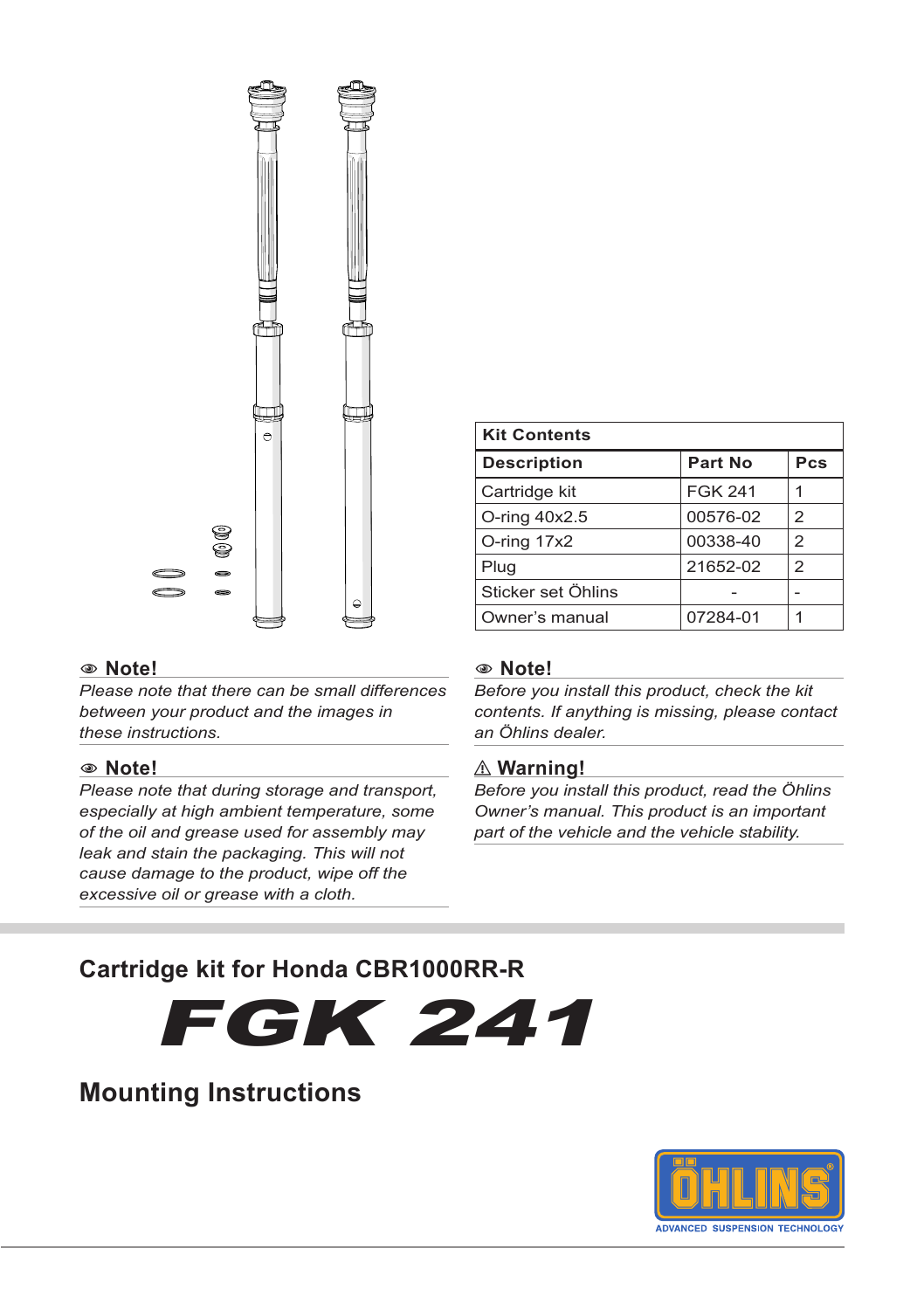# ⚠ **Warning!**

*We strongly recommend to let an Öhlins dealer install this product.*

# ⚠ **Warning!**

*If you work with a lifted vehicle, make sure that it is safely supported to prevent it from tipping over.*

# 1 **Note!**

*When you work with this product, see the vehicle service manual for vehicle specific procedures and important data.*

### 1 **Note!**

*Before you install this product clean the vehicle.*

# ⚠ **Warning!**

*Spring compression creates a potential danger because of the violent force that loaded springs are capable of. Beware of this when you work with the front fork.*

| Tool                   | Part no  | <b>Applies</b>                      | <b>Size</b>      |
|------------------------|----------|-------------------------------------|------------------|
| Vehicle service manual |          |                                     |                  |
| Torque wrench 10-60 Nm |          | Torque                              |                  |
| Heat gun               |          | Soften thread locker                |                  |
| Hex key                |          | Plug                                | 8 mm             |
| Hex key                |          | Compression and<br>rebound adjuster | 3 mm             |
| Extended hex key       |          | Cylinder tube assembly              | $17 \text{ mm}$  |
| Socket                 |          | Main preload adjuster               | $14 \text{ mm}$  |
| Wrench                 |          | Spring support                      | $19 \text{ mm}$  |
| Suspension fluid       | 01309-xx |                                     |                  |
| Grease                 | 00146-01 |                                     | 100 <sub>g</sub> |
| Loctite 2400           | 01791-25 |                                     | 50 ml            |
| Loctite 2700           | 01791-27 |                                     | 50 ml            |
| Shaft extension tool   | 01765-03 |                                     |                  |
| Seal head tool         | 01797-07 |                                     |                  |
| Top cap tool           | 00797-08 |                                     |                  |
| Clamp tool             | 24670-01 | 24669-02                            |                  |
| Sleeve                 | 24669-02 | Original inner tube                 | 43 mm            |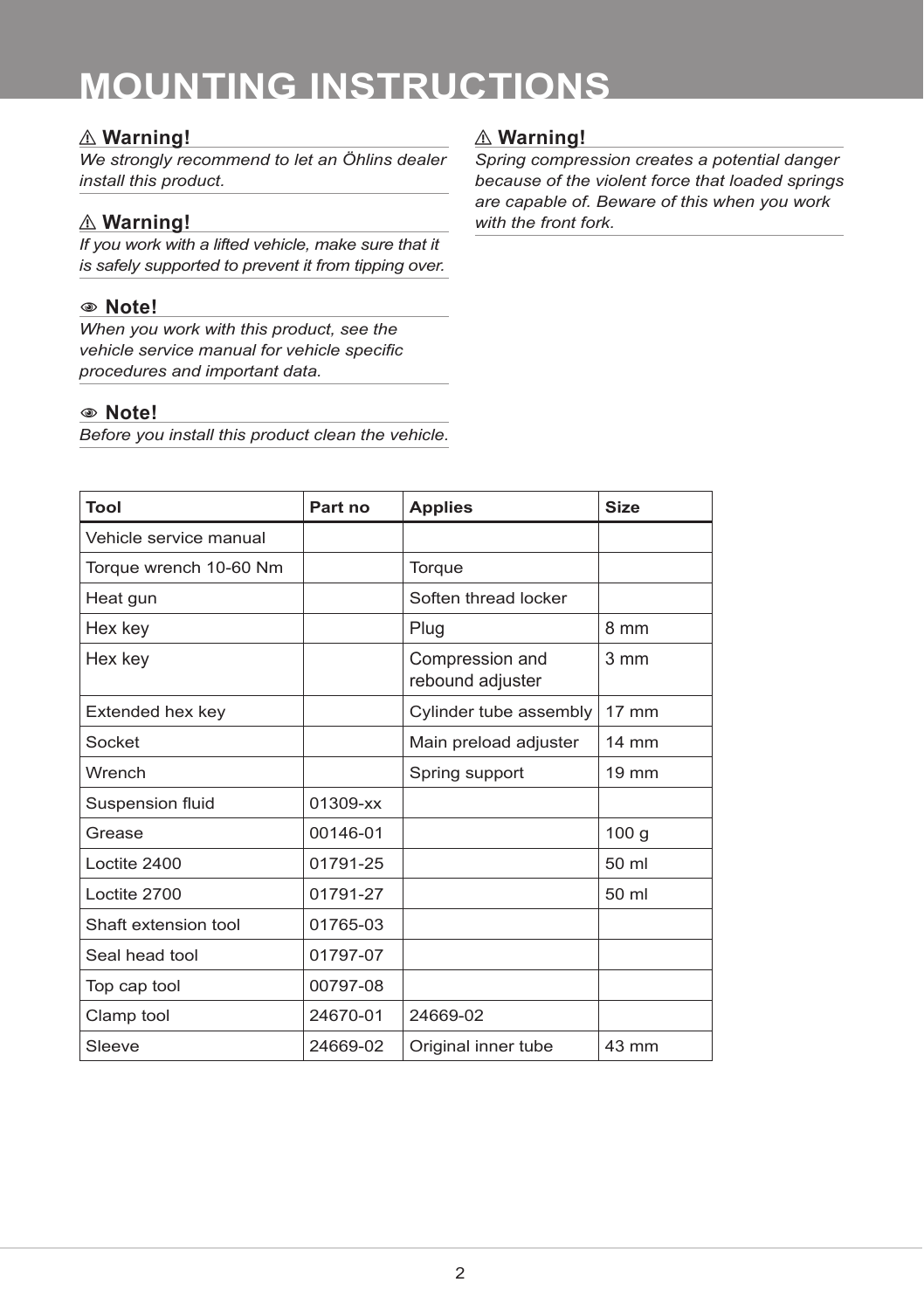#### **1 Remove original front fork**

# 1 **Note!**

*The following procedure applies to both front fork legs.*

#### **1**

Put the motorcycle on a workstand so that the front wheel barely touches the ground.

# ⚠ **Warning!**

*Make sure the vehicle is securely supported so that it will not fall over.*

# **2**

Remove front fender, brake calipers, speed sensor (if present) and front wheel.

# **3**

Release main spring preload fully (if present).

### **4**

Note front fork leg position.

#### **5**

Loosen upper triple clamp.

#### **6**

Loosen (do not remove) top cap ½ turn.

#### **7**

Loosen lower triple clamp.

#### **8**

Remove front fork legs from triple clamps.

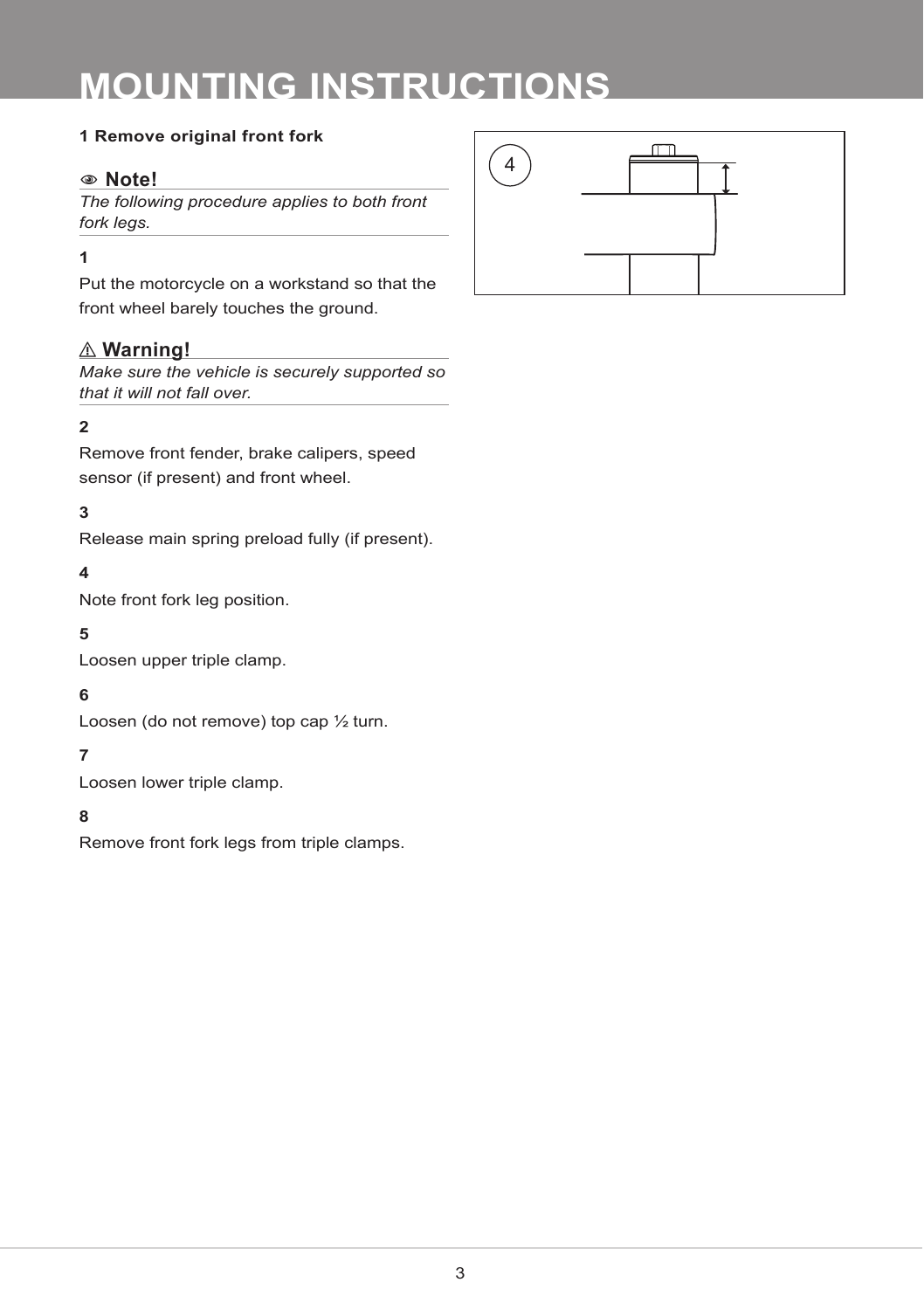### **2 Disassemble original front fork**

# 1 **Note!**

*The following procedure applies to both front fork legs.*

#### **1**

Remove top cap from outer tube.

#### **2**

Slide outer tube down until it stops.

### **3**

Remove top cap from shaft according to instructions in the vehicle service manual.

#### **4**

Remove seal head from inner tube according to instructions in the vehicle service manual.

#### **5**

Remove main spring and associated parts according to instructions in the vehicle service manual.

#### **6**

Drain front fork leg from suspension fluid.

#### **7**

Remove outer tube from inner tube according to instructions in the vehicle service manual.

#### **8**

Remove inner tube lock screw.

#### ⚠ **Warning!**

*If lock screw is not removed inner tube and fork bottom will be damaged.*

#### ⚠ **Warning!**

*Inner tube thread may need to be repaired before removing inner tube [apply appropriate method].*

#### **9**

Install inner tube tool on inner tube. Do not place tool at sealing or gliding surface.

**[24670-01 Clamp tool] [24669-02 Sleeve 43]**

#### **10**

Soften thread locker between inner tube and fork bottom with a heat gun. **[Heat gun]**

#### **11**

Remove inner tube from fork bottom.

#### **12**

Remove o-ring and washer from fork bottom. Replace o-ring if worn or damaged.

### **[Part no according to the vehicle spare part list]**

#### **13**

Remove main spring preload adjuster and associated parts from fork bottom according to instructions in the vehicle service manual.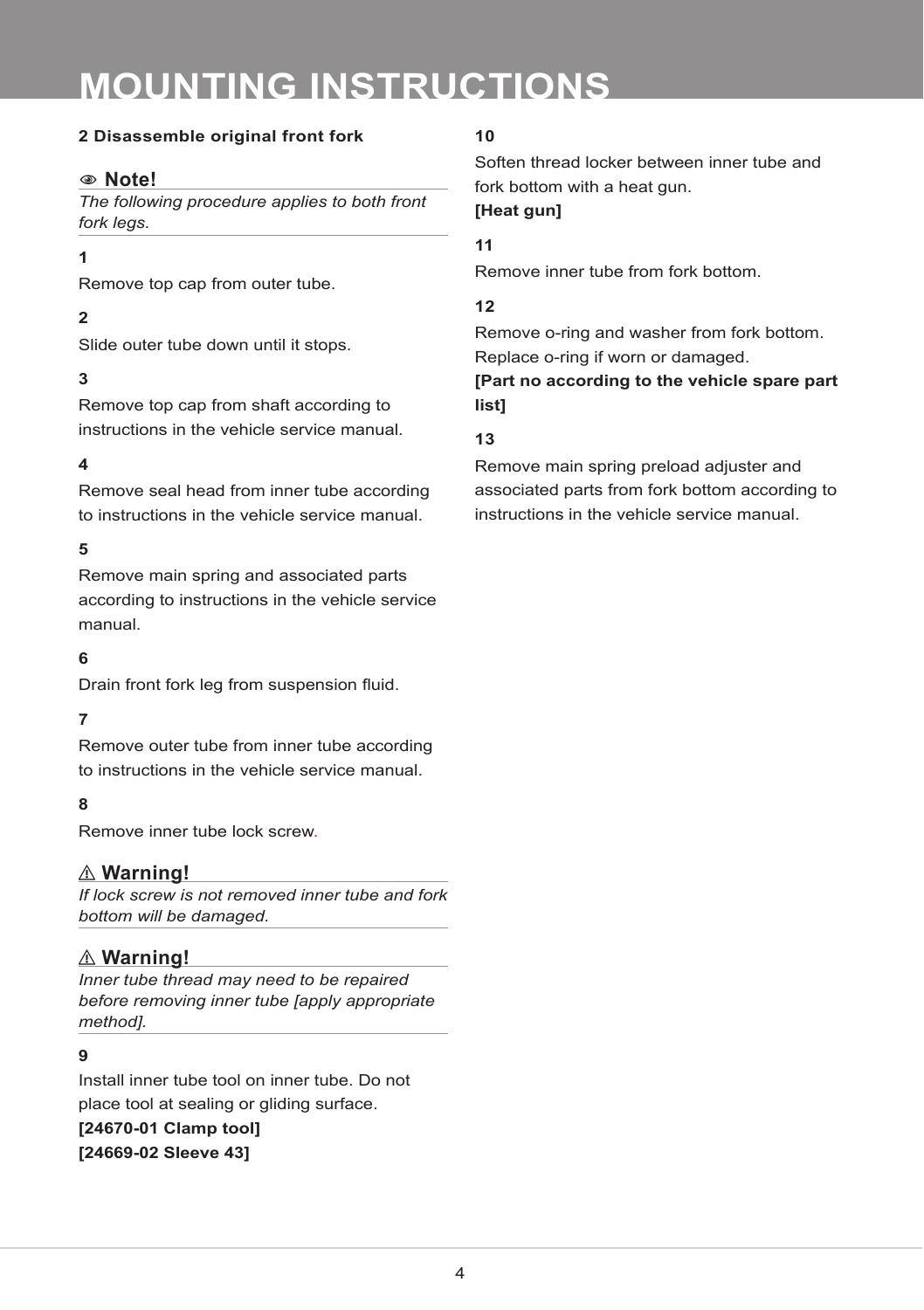# **3 Install Öhlins cartridge kit**

# 1 **Note!**

*The following procedure applies to both front fork legs.*

# ✋ **Caution!**

*The cartridge kit is divided into compression and rebound cartridges.*

*Install compression cartridge marked "COMP" in left hand side front fork leg. Install rebound cartridge marked "REB" in right hand side front fork leg.*

### **1**

Remove top cap, spring support and preload tube.

# **2**

Remove cylinder tube assembly from shaft assembly.

# **3**

Remove adaptor ring from cylinder tube assembly.

#### **4**

Clean and degrease inner tube, fork bottom and adaptor ring.

#### **5**

Install adaptor ring in fork bottom.

# ✋ **Caution!**

*Make sure to install the adaptor correctly. See figure 5.* 

#### **6**

Install o-ring in fork bottom. Apply grease on o-ring.

#### **[00146-01 grease]**

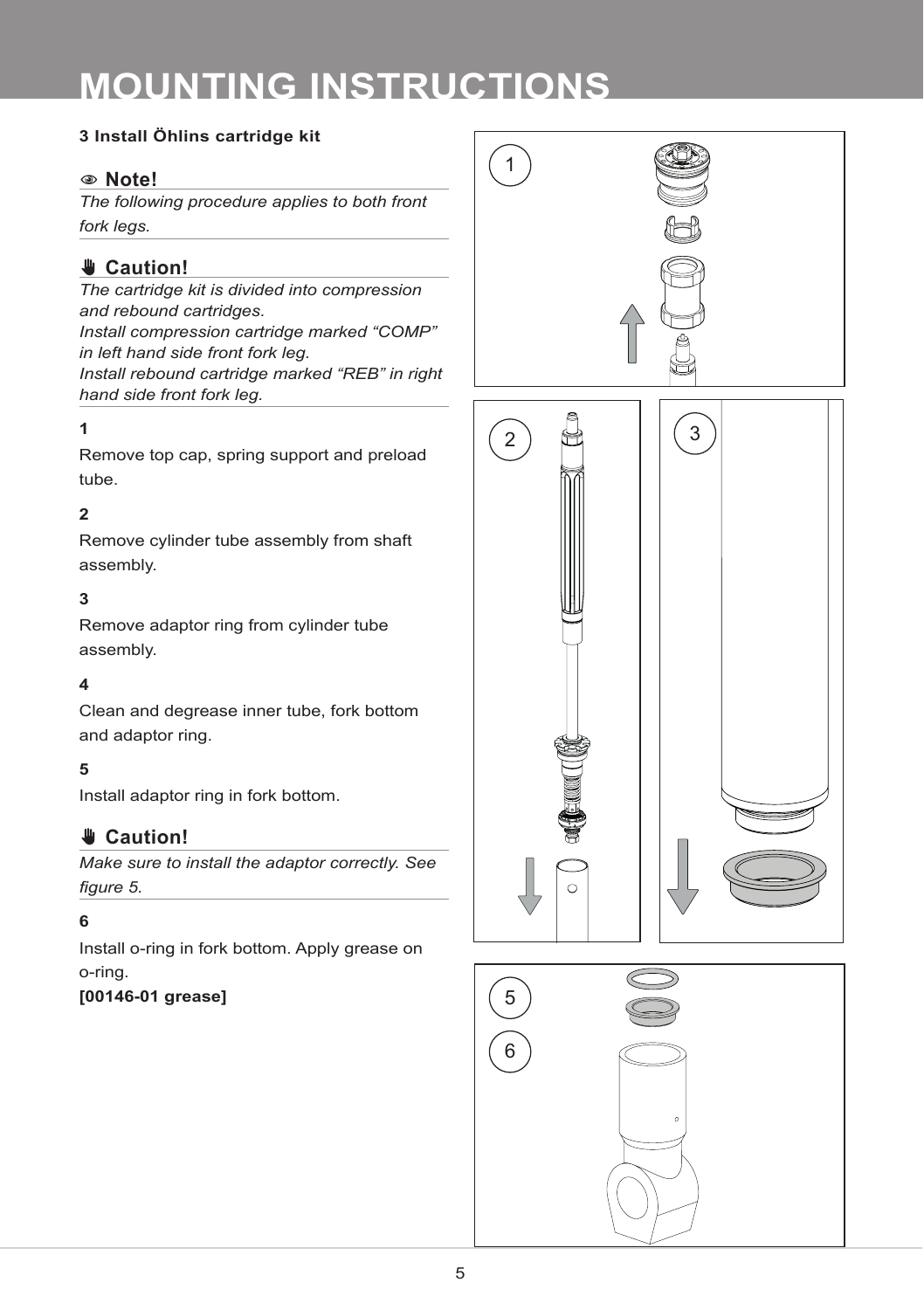# **7**

Install inner tube using inner tube tool. Apply Loctite 2700. Tighten to 130 Nm.

**[24670-01 Clamp tool] [24669-02 Sleeve 43] [01791-27 Loctite 2700]**

# 1 **Note!**

*To get the correct torque, make sure to place the torque wrench in a 90 degree angle to the Fork tube tool.*



#### **8**

Install cylinder tube assembly in front fork leg with an extended hex key. Apply Loctite 2400 on adaptor thread. Tighten to 40 Nm.

**[Extended hex key 17 mm] [01791-25 Loctite 2400]**

#### **9**

Install o-ring on plug. Apply grease on o-ring and thread.

**[00338-40 o-ring] [21652-02 plug] [00146-01 grease]**

### **10**

Install plug in fork bottom with a hex key. Tighten to 12 Nm.

#### **[Hex key 8 mm]**

# **11**

Install outer tube according to instructions in the vehicle service manual.

# **12**

Pour approximately 0.5 litre Öhlins suspension fluid in front fork leg.

# ⚠ **Warning!**

*Fluid level must be approximately 50 mm above top of cylinder tube assembly.*

# **13**

Apply grease on seal head thread. Insert the shaft assembly in fork leg. Tighten seal head to 20 Nm.

**[00146-01 grease] [01797-07 seal head tool]**

### **14**

Use a hex key to open compression and rebound bleed adjusters fully. Install top cap directly to shaft extension (no main spring or preload tube). Pull up outer tube and tighten it to the top cap with your hand.

**[Hex key 3 mm]**

# **15**

Pull outer tube up and down 10-15 times to pump out all air from the cartridge.

#### **16**

Remove top cap from front fork leg.

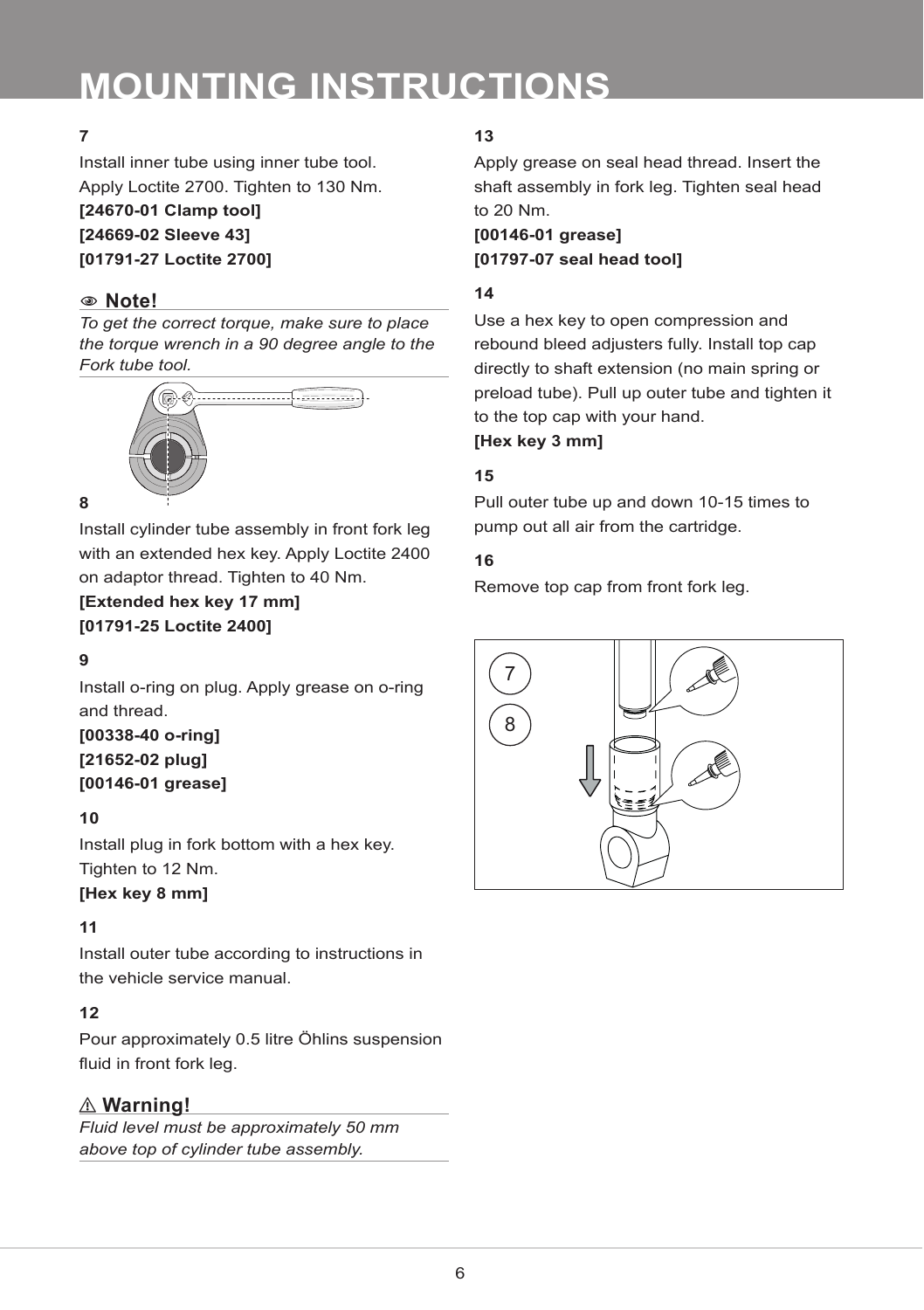# **17**

Make sure that shaft assembly and outer tube are in their bottom positions.

Set suspension fluid level according to chapter "Setup Data".

# **18**

Install tool on shaft extension. Install preload tube (A), main spring (B) and spring support (C) over shaft extension

tool. Select main spring according to chapter "Main spring guide".

### **[01765-03 shaft extension tool]**

# **19**

Pull up shaft assembly and grab spring support with a wrench.

# **[Wrench 19 mm]**

# **20**

Remove shaft extension tool.

# **21**

Make sure that compression and rebound adjusters are fully open before installing top cap. Use a hex key to open compression and rebound adjusters.

# **[Hex key 3 mm]**

# **22**

Install o-ring on top cap. Apply grease on o-ring and thread.

**[00576-02 o-ring] [00146-01 grease]**

# **23**

Install top cap on shaft extension. Tighten to 15 Nm.

# **[Socket 14 mm]**

# **24**

Remove wrench from spring support.

# **25**

Pull up outer tube. Make sure front fork leg is in a fully extended position. Use top cap tool to tighten top cap to outer tube. Tighten to 10 Nm. **[00797-08 top cap tool]**

# **26**

Set compression, rebound and main spring adjusters according to chapter "Setup Data". Use a hex key for compression and rebound adjusters. Use a socket for main spring preload adiuster.

**[Hex key 3 mm] [Socket 14 mm]**

# **27**

Install front fork legs in vehicle at recommended front fork leg position, according to chapter "Setup data".

# **28**

Remaining installation, instructions according to vehicle service manual.